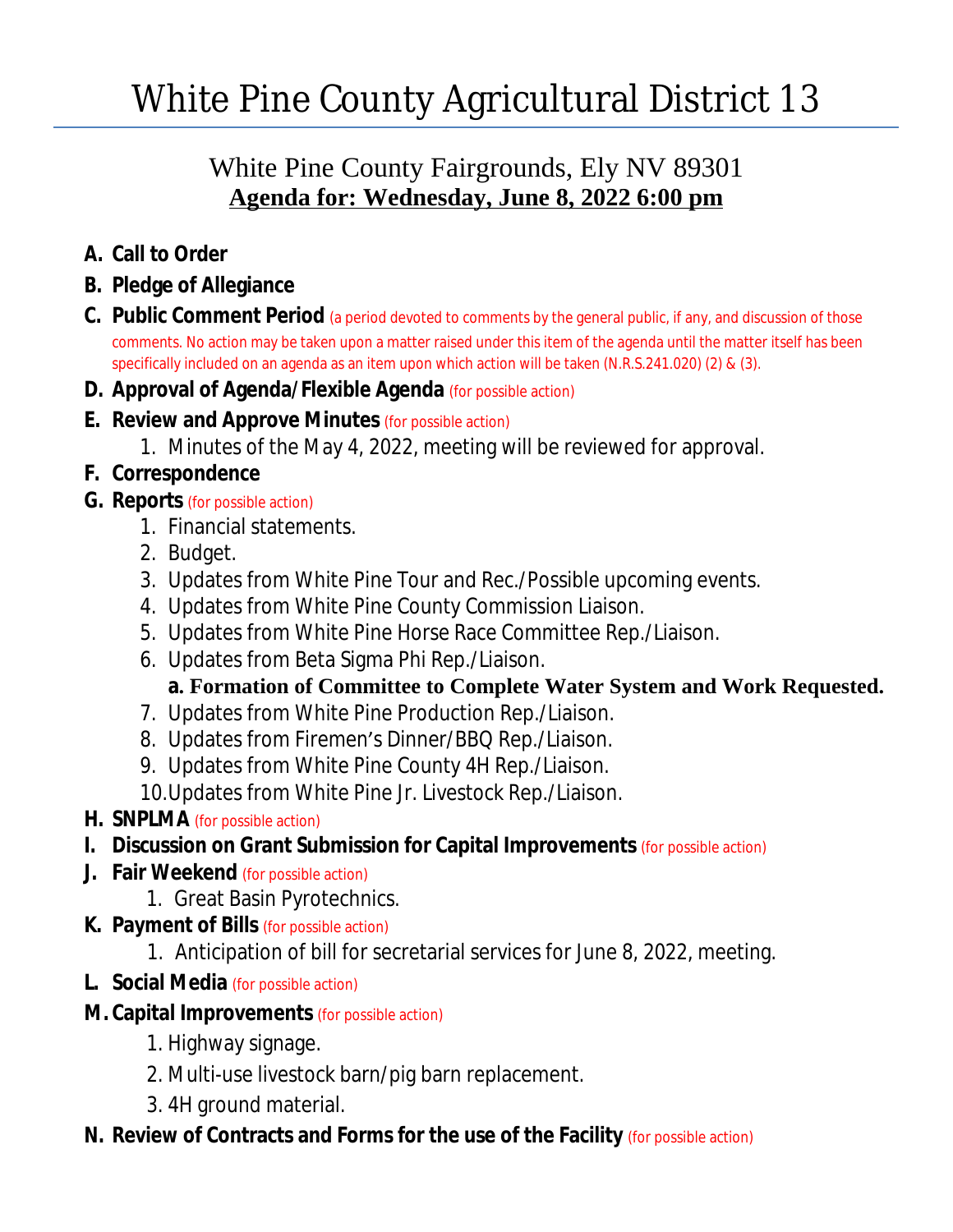#### **O. Future agenda items** (for possible action)

#### **P. Next meeting date:** (for possible action)

1. Anticipating the next White Pine County Ag. District 13 Board meeting date to be on Wednesday July 6, 2022 at 6:00pm located at the White Pine County Fairgrounds.

- **Q. Public Comment Period** (a period devoted to comments by the general public, if any, and discussion of those comments. No action may be taken upon a matter raised under this item of the agenda until the matter itself has been specifically included on an agenda as an item upon which action will be taken (N.R.S.241.020) (2)(C)(3).
- **R. Adjournment** (for possible action)

*Public Commentary: A period devoted to comments by the public, if any, and discussion of those comments. No action may be taken upon a matter raised under this item of the agenda until the matter itself has be specifically included on an agenda as an item upon which action will be taken (NRS 241.020(2)(c)(3).)*

*Public Comment*: *Public Comment during the White Pine County Ag. District 13 Board meeting on Wednesday, June 8, 2022 will be for all matters both on and off the agenda and be limited to three minutes per person. Additionally, public comment of three minutes per person will be heard during the individual action items. The Board reserves the right to reduce the time or limit the total time allowed for public comment. The Board may prohibit comment if the content of the comments is willfully disruptive of the meeting by being slanderous, offensive, inflammatory, irrational or amounting to personal attacks or interfering with the rights of other speakers. Persons are invited to submit comments in writing on the agenda items and or attend and make comment on the item at the White Pine County Ag. District 13 Board meeting.*

*Note*: *The Board may combine two or more agenda items for consideration and may remove an item from the agenda or delay discussion at any time. Sponsorship of an agenda item by a member of the White Pine County Ag. District 13 Board may not signify agreement with the requested action. Action taken in favor of a flexible agenda allows the Board to freely address items on the agenda in no particular order.*

*Notice to persons with disabilities: Members of the public who are disabled and require special assistance or accommodations please contact the board in writing at 2780 N. 4th St. E., Ely, Nevada 89301 or by calling (775) 293-2417 at least two (2) days in advance of the meeting.*

#### *Affidavit*

*I, Kayla Couch, did on the 1st day of June 2022 cause to be posted four (4) notices of the White Pine County Ag. District 13 Board agenda in the County of White Pine, at the White Pine County Courthouse, White Pine County Library, White Pine County Sheriff's Office and the Ely City Hall.*

*Kayla Couch, Secretary White Pine County Ag. District 13 Board*

*\_\_\_\_\_\_\_\_\_\_\_\_\_\_\_\_\_\_\_\_\_\_\_\_\_\_\_\_\_\_\_\_\_\_\_\_\_\_*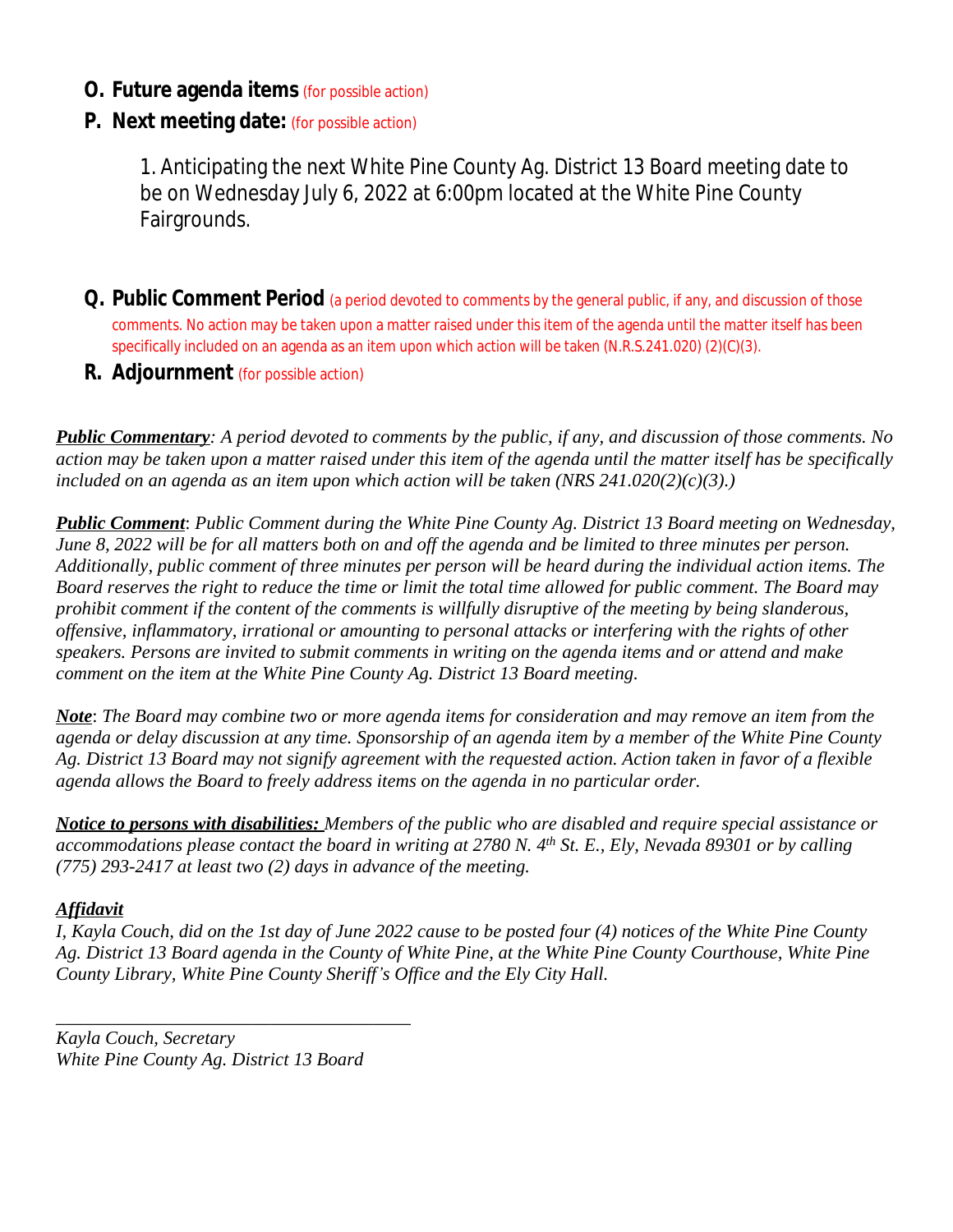# White Pine County Fair and Rodeo Grounds Advisory Board

## White Pine County Library 950 Campton St., Ely NV 89301 **Agenda for: Wednesday, June 8, 2022 6:00 pm**

- **A. Call to Order**
- **B. Pledge of Allegiance** (May be recited in previous meeting.)
- **C. Public Comment Period** (a period devoted to comments by the general public, if any, and discussion of those comments. No action may be taken upon a matter raised under this item of the agenda until the matter itself has been specifically included on an agenda as an item upon which action will be taken (N.R.S.241.020) (2) & (3).
- **D. Approval of Agenda/Flexible Agenda** (for possible action)
- **E. Review and Approve Minutes** (for possible action)
	- 1. Minutes of the May 4, 2022, meeting will be reviewed for approval.
- **F. Reports** (for possible action)
	- 1. Updates from High School/Jr. High School Rodeo.
	- 2. Updates from Maintenance Department.

### **a. Safety issues/concerns.**

- 3. Updates from Copper Day's Rodeo.
- 4. Special events/Additions To Attached Event Calendar.
- **G. Future agenda items** (for possible action)
- **H. Next meeting date:** (for possible action)

1. Anticipating the next White Pine County Ag. District 13 Board meeting date to be on Wednesday July 6, 2022 at 6:00pm located at the White Pine County Fairgrounds.

- **I.** Public Comment Period (a period devoted to comments by the general public, if any, and discussion of those comments. No action may be taken upon a matter raised under this item of the agenda until the matter itself has been specifically included on an agenda as an item upon which action will be taken (N.R.S.241.020) (2)(C)(3).
- **J. Adjournment** (for possible action)

*Public Commentary: A period devoted to comments by the public, if any, and discussion of those comments. No action may be taken upon a matter raised under this item of the agenda until the matter itself has be specifically included on an agenda as an item upon which action will be taken (NRS 241.020(2)(c)(3).)*

*Public Comment*: *Public Comment during the White Pine County Fair and Rodeo Grounds Board meeting on Wednesday, June 8, 2022 will be for all matters both on and off the agenda and be limited to three minutes per person. Additionally, public comment of three minutes per person will be heard during the individual action items. The Board reserves the right to reduce the time or limit the total time allowed for public comment. The*